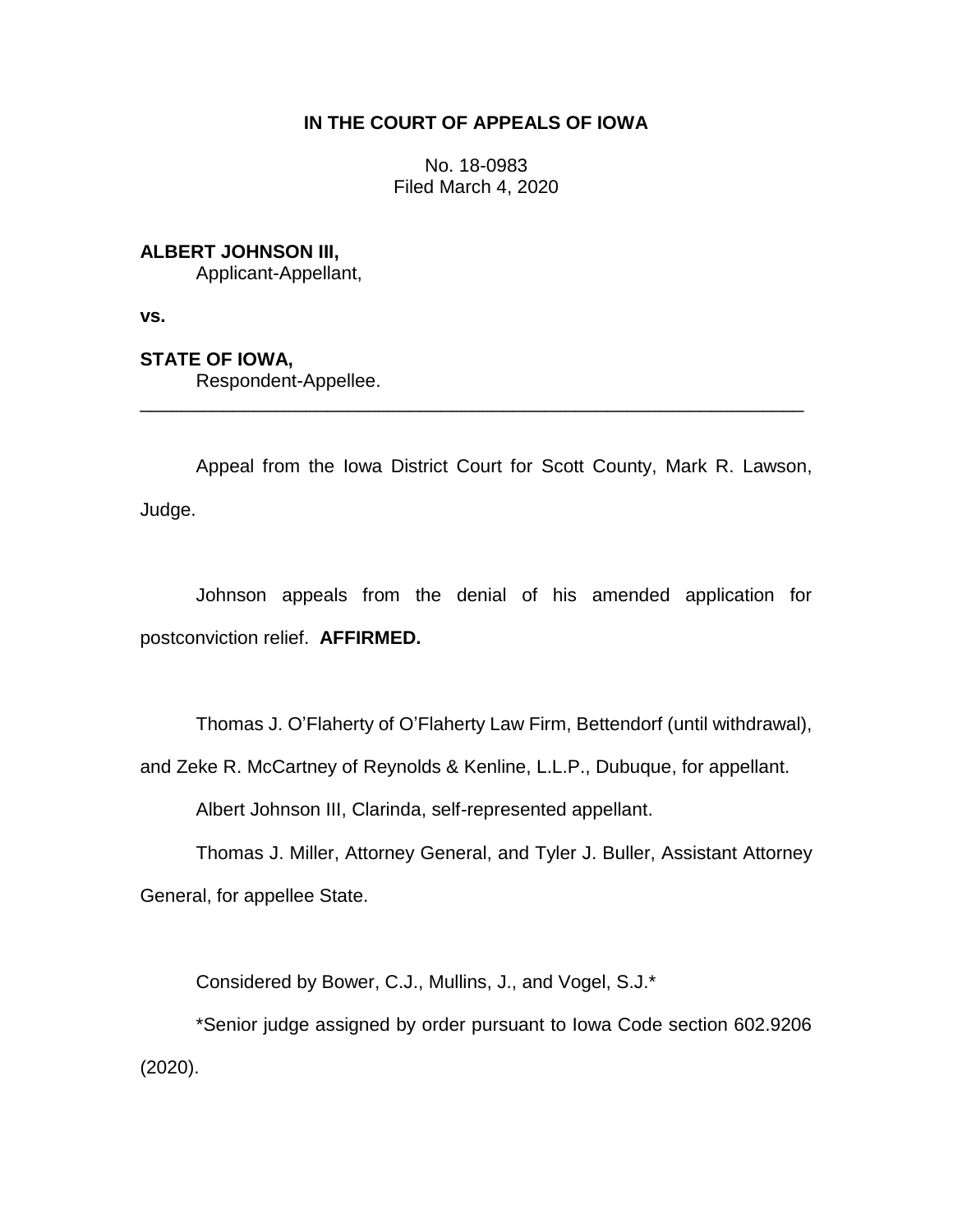### **MULLINS, Judge.**

 $\overline{a}$ 

Albert Johnson III, appeals the denial of his application for postconviction relief (PCR). Johnson raises claims through counsel and pro se.<sup>1</sup> Through counsel, Johnson argues (1) trial counsel was ineffective in failing to object to (a) police testimony outside the scope of the minutes of evidence, (b) the jointcriminal-conduct jury instruction, and (c) the prosecutor's use of undisclosed police testimony and vouching for witness credibility in closing arguments; (2) appellate counsel was ineffective in failing to (a) adequately raise and argue the voluntariness of the speedy-trial waiver, and (b) raise the issue of prosecutorial misconduct regarding use of undisclosed police reports and the joint-criminalconduct jury instruction; and (3) PCR counsel was ineffective in (a) failing to actively pursue the case after filing a pro forma amended PCR application, (b) engaging in conduct resulting in a reprimand from the Iowa Attorney Disciplinary Board (Board), and (c) failing to depose several witnesses in the underlying criminal matter and in PCR proceedings. Johnson argues pro se that (1) trial counsel was ineffective in failing to object to police testimony outside the

<sup>&</sup>lt;sup>1</sup> While recently enacted legislation forecloses our ability to consider pro se documents, *see* 2019 Iowa Acts ch. 140, § 30(1) (codified at Iowa Code § 814.6A(1) (2019)), we have concluded the legislation does not apply to pro se materials filed before its effective date, July 1, 2019. *See, e.g.*, *State v. Banks*, No. 18-1337, 2020 WL 110297, at \*2 n.2 (Iowa Ct. App. Jan. 9, 2020); *Campbell v. State*, No. 18-1052, 2020 WL 105086, at \*1 n.1 (Iowa Ct. App. Jan. 9, 2020); *State v. Banks*, No. 18-0721, 2020 WL 105078, at \*1 n.1 (Iowa Ct. App. Jan. 9, 2020); *State v. O'Connor*, No. 18-0376, 2020 WL 109509, at \*3 n.1 (Iowa Ct. App. Jan. 9, 2020); *State v. Syperda*, No. 18-1471, 2019 WL 6893791, at \*12 (Iowa Ct. App. Dec. 18, 2019); *Daniels v. State*, 18-0672, 2019 WL 6894225, at \*1 n.2. (Iowa Ct. App. Dec. 18, 2019); *State v. Kehoe*, No. 18-0222, 2019 WL 6893771, at \*1 n.1 (Iowa Ct. App. Dec. 18, 2019); *State v. Purk*, No. 18-0208, 2019 WL 5790875, at \*7 n.8 (Iowa Ct. App. Nov. 6, 2019). We will consider Johnson's pro se briefs.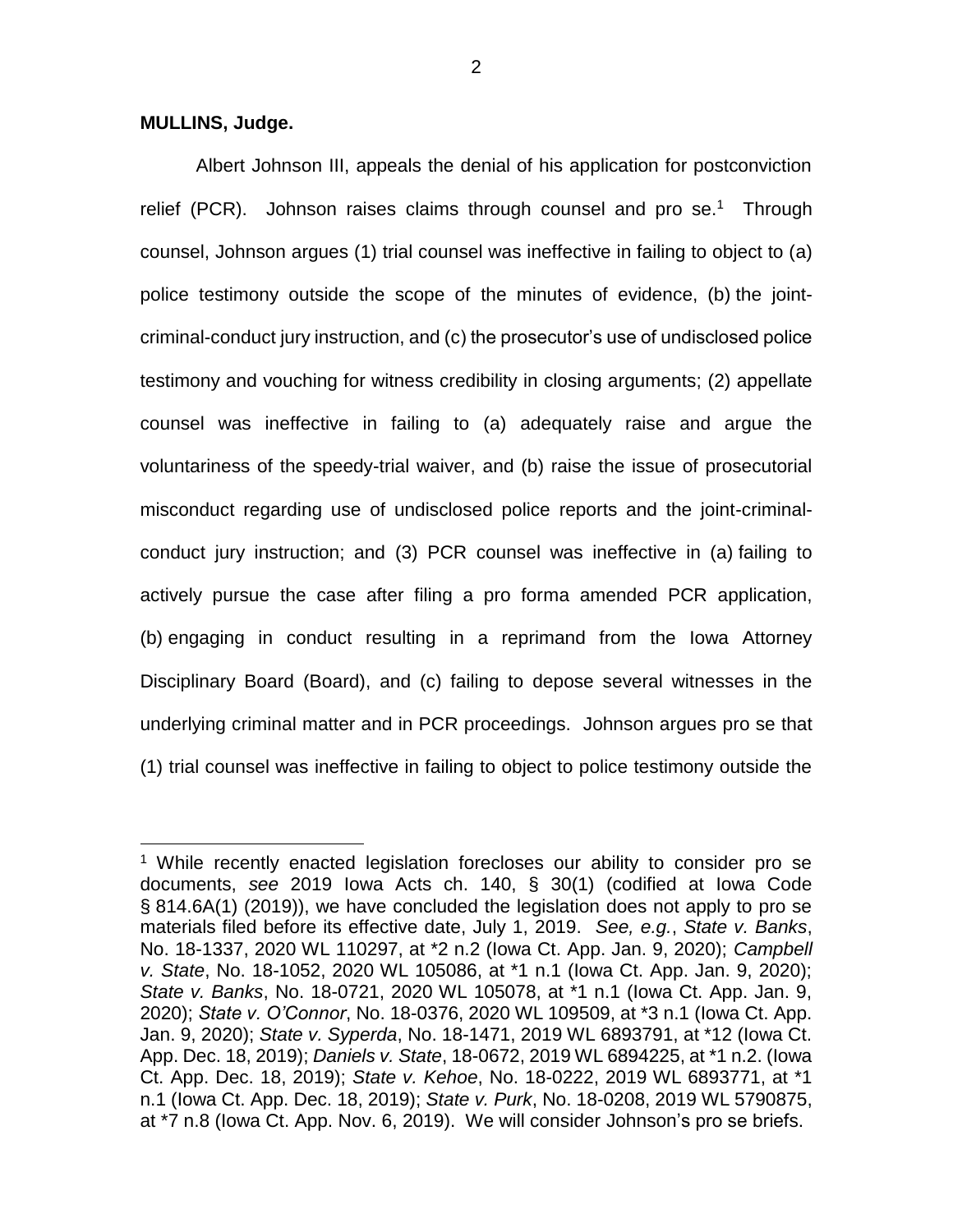scope of the minutes of evidence and (2) both trial and appellate counsel were ineffective in (a) failing to investigate an alleged speedy-trial violation, (b) neglecting Johnson, (c) failing to argue on appeal that Johnson's speedy-trial waiver was not voluntary, and (d) failing to file for rehearing with this court or for further review with the Iowa Supreme Court.<sup>2</sup>

## **I. Background Facts and Proceedings**

 $\overline{a}$ 

In 2012, Johnson, formerly known as Albert Butler III, was convicted of burglary in the first degree, robbery in the first degree, conspiracy to commit a forcible felony, willful injury causing serious injury, and assault while participating in a felony resulting in a serious injury. This court affirmed the convictions on direct appeal. *State v. Butler*, No. 12-0858, 2013 WL 2145741, at \*1 (Iowa Ct. App. May 15, 2013). Johnson began PCR proceedings following the appeal. Johnson alleges his numerous attorneys throughout the underlying criminal and PCR proceedings were ineffective.

The incident giving rise to Johnson's criminal charges occurred on January 17, 2011. A home invasion was perpetrated by three people, one armed with a shotgun. One occupant was shot in the leg. Johnson was the alleged shooter. When charged in August 2011, Johnson was incarcerated in Illinois and was appointed counsel from the Iowa Public Defender's Office. The public defender withdrew due to a conflict of interest, beginning a revolving door of counsel throughout Johnson's criminal and PCR proceedings. The particulars of each

 $2$  Johnson's pro se claims largely duplicate claims raised through counsel. To the extent the claims overlap, we choose to address them only once.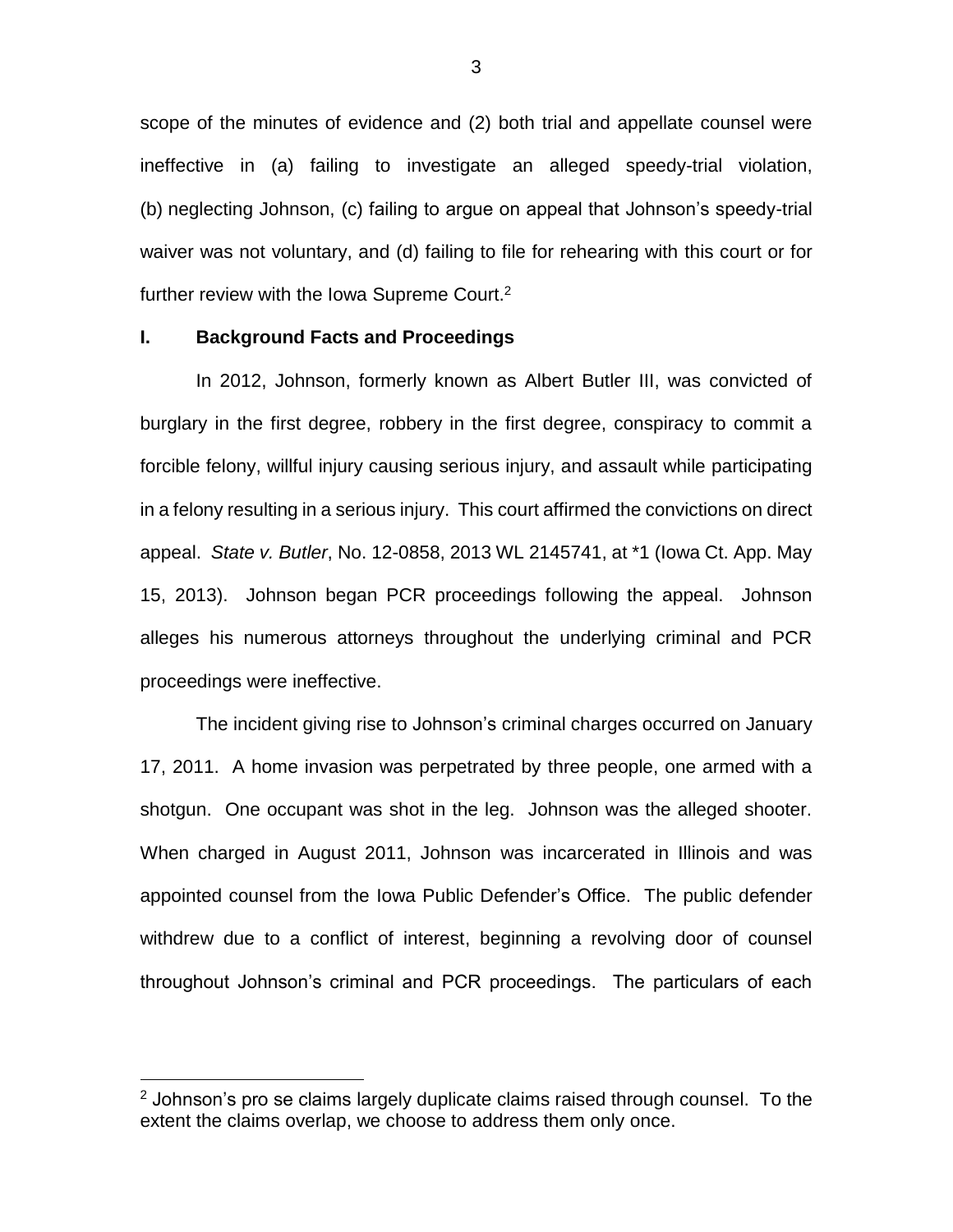counsel's representation will be discussed in relation to the claims presented below.

### **II. Standard of Review**

Appellate courts review PCR proceedings for errors at law. *Ledezma v. State*, 626 N.W.2d 134, 141 (Iowa 2001). However, claims of ineffective assistance of counsel, even when raised through PCR proceedings, are reviewed de novo. *Id.* When exercising a de novo review, "we give weight to the lower court's findings concerning witness credibility." *Id.*

## **III. Discussion**

#### A. Ineffective Assistance of Counsel

Johnson claims all counsel that represented him through the process of trial, direct appeal, and PCR were ineffective, except the public defender and counsel for this appeal. In order to prove ineffective assistance of counsel, "a claimant must satisfy the *Strickland* test by showing '(1) counsel failed to perform an essential duty; and (2) prejudice resulted.'" *State v. Clay*, 824 N.W.2d 488, 495 (Iowa 2012) (quoting *State v. Maxwell*, 743 N.W.2d 185, 195 (Iowa 2008)). The first prong, failure to perform an essential duty, is satisfied by showing by a preponderance of the evidence that counsel's error was so serious that counsel "was not functioning as the 'counsel' guaranteed the defendant by the Sixth Amendment." *Id.* (quoting *State v. Palmer*, 791 N.W.2d 840, 850 (Iowa 2010)). The second prong requires the claimant to prove "a reasonable probability that, but for the counsel's unprofessional errors, the result of the proceeding would have been different." *Id.* at 496 (quoting *Maxwell*, 743 N.W.2d at 196).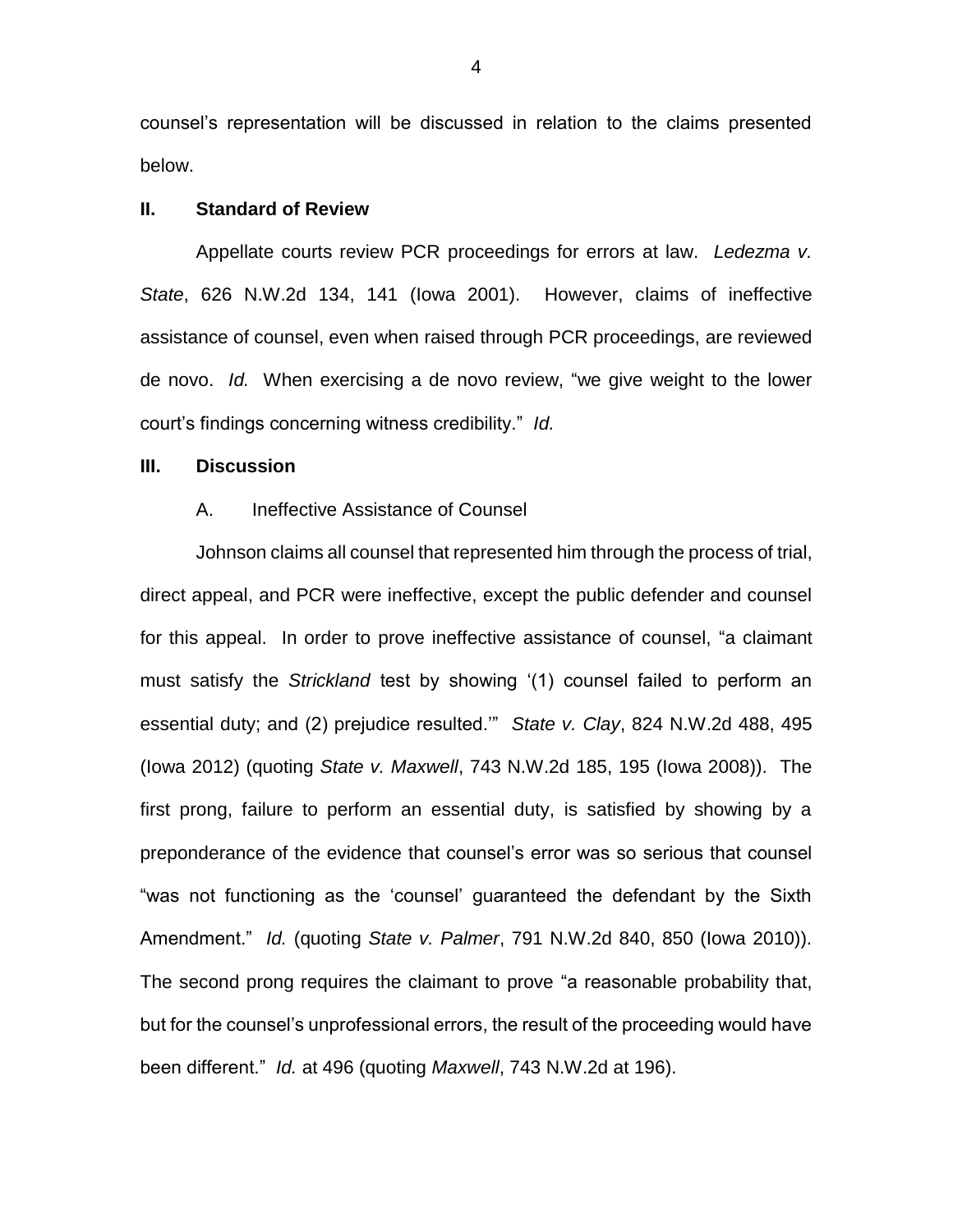## *1. Trial Counsel*

Johnson alleges trial counsel was ineffective in failing to object to (1) police testimony outside the scope of the minutes of evidence, (2) a joint-criminal-conduct jury instruction, and (3) multiple improprieties allegedly committed by the State during closing arguments.

Our supreme court has found "there is no requirement that the minutes of [evidence] provide a complete catalogue of witness testimony at trial, but only that the defense be placed on fair notice and not subject to surprise testimony." *State v. Shorter*, 893 N.W.2d 65, 81 (Iowa 2017). Johnson alleges testimony regarding a traffic stop that took place nine days after the robbery was used as improper identification evidence because it was not contained or referenced at all in the minutes of evidence. 3 The PCR court stated:

[The traffic stop] was nine days after the crime. This testimony concerning an incident several days after the event and involving the applicant and a co-defendant—did not provide the defendant with a meaningful opportunity to counter that testimony. If trial counsel would have objected, it is likely this testimony would have been excluded. The court cannot deduce a strategic reason not to object, and will assume that trial counsel breached an essential duty in failing to object to this testimony.

However, the PCR court found Johnson failed to prove prejudice.

 $\overline{a}$ 

The minutes of evidence indicate that Officer Butt observed a vehicle and

its occupants while en route to the scene of the robbery on the night of the robbery.

The testimony at issue is about a traffic stop that took place more than a week later

and produced evidence related to a co-defendant. We agree with the PCR court

<sup>&</sup>lt;sup>3</sup> Johnson also criticizes trial counsel's failure to take depositions. Because this argument was not ruled on by the PCR court we cannot consider it on appeal. *See Meier v. Senecaut*, 641 N.W.2d 532, 537 (Iowa 2002).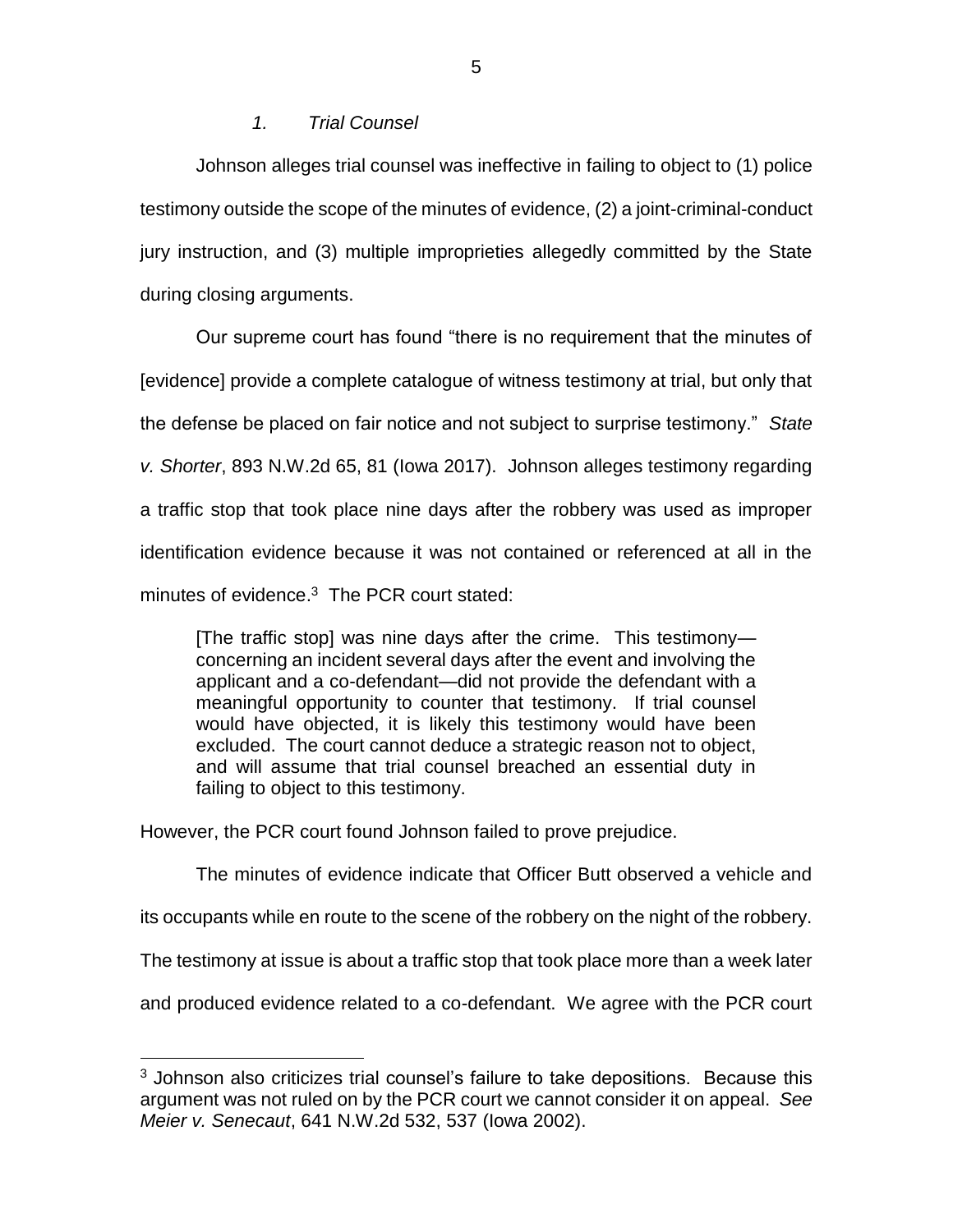there was no strategic advantage in allowing this testimony to be admitted. Trial counsel breached an essential duty in failing to object to Officer Butt's testimony related to the traffic stop, so we next consider whether Johnson was prejudiced by the breach. *See Clay*, 824 N.W.2d at 495–96.

Is there is a reasonable probability Johnson would have avoided conviction if counsel had objected to Butt's traffic-stop testimony? *See id.* at 496. The jury heard evidence including jailhouse informants testifying to Johnson's admissions of guilt and the statements of Johnson's former paramour regarding admissions and behavior the night of the crime. The jury also heard evidence placing Johnson with a co-defendant at the time of the crime. Even if counsel had objected to testimony on the January 26 traffic stop, we see no reasonable probability the trial would have resulted any other way. *See id.* 

Johnson argues his counsel was ineffective in failing to object to the jointcriminal-conduct jury instruction. Jury instruction number ten stated:

When two or more persons act together and knowingly commit a crime, each is responsible for the other's acts during the commission of the crime or escape from the scene. A defendant's guilt is the same as the other person's unless the acts could not reasonably be expected to be done in furtherance of the commission of the crime.

The State then referenced joint criminal conduct during closing arguments, stating "this is really something that's more apropos as it relates to [the co-defendants]." Johnson does not argue the instruction is an incorrect statement of the law, merely that it should not have been given based on the facts of this case, and when coupled with the references in closing statements, was used to "pile onto [the State's] theory."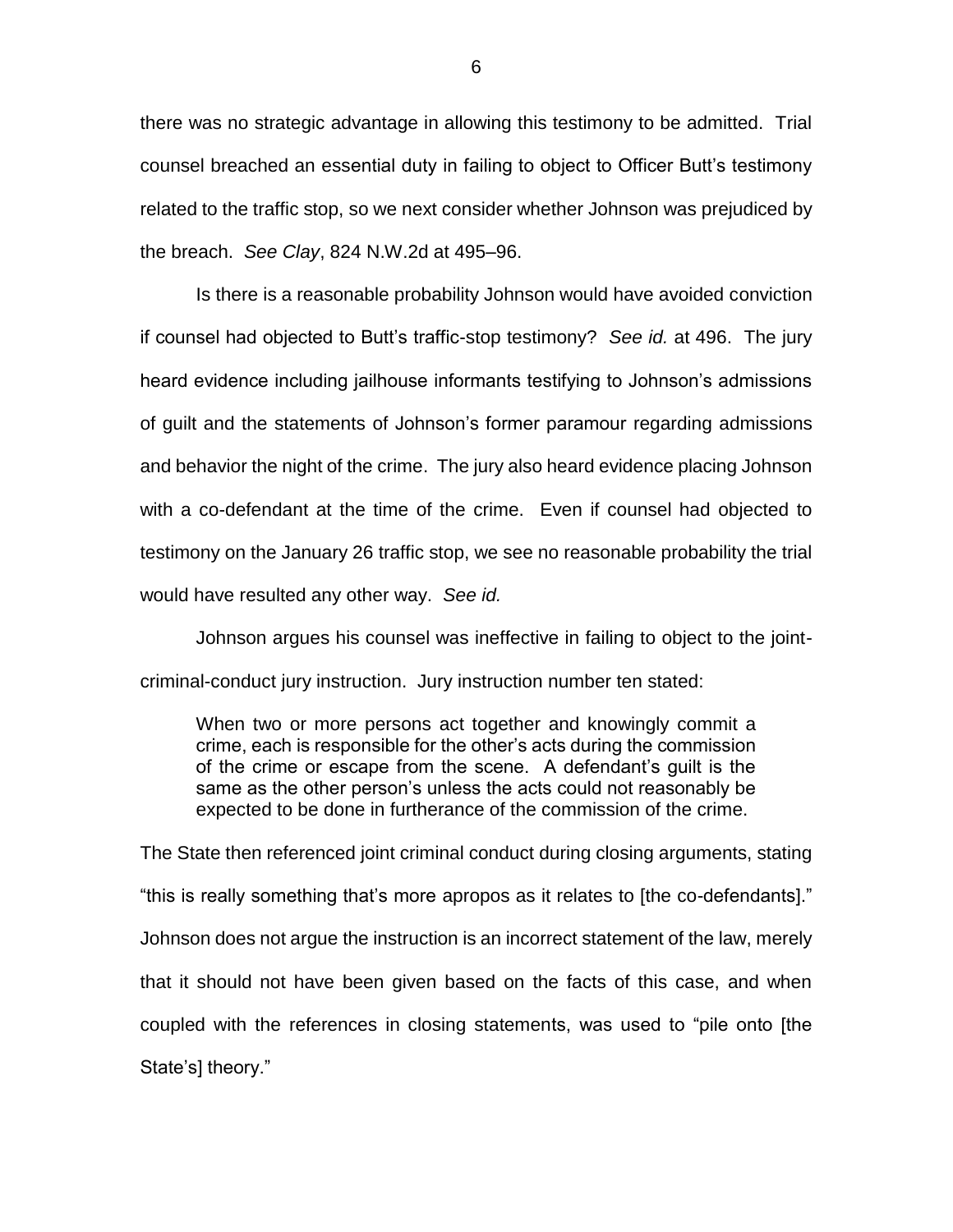In order to convict pursuant to a joint-criminal-conduct theory, there must be two separate acts. *State v. Tyler*, 873 N.W.2d 741, 752 (Iowa 2016). The first is "the crime the joint actor has knowingly participated in, and a second or resulting crime that is unplanned but could reasonably be expected to occur in furtherance of the first one." *Id.* (quoting *State v. Rodriguez*, 804 N.W.2d 844, 852 (Iowa 2011)). In *Tyler*, the defendant struck another person in the face, knocking that person to the ground. *Id.* at 744–45. Shortly thereafter, the rest of the group with Tyler continued the violent attack. *Id.* at 745. The two crimes in *Tyler*, the initial strike and following group attack, could arguably be separated. *Id.* at 752. But, conviction pursuant to a joint-criminal-conduct theory would have required that the jury "found Tyler acted *in concert* when he committed the first crime . . . . A jury would have to find there was a plan in place among Tyler and the others . . . at the time Tyler struck the first blow." *Id.* The fact that Tyler was surrounded by a group of people was insufficient to support that theory. *Id.* at 753. The court ultimately found the joint-criminal-conduct instruction was improper and reversed his conviction. *Id.*

In the case at bar, the first crimes were the robbery and burglary. The second crime was the willful injury causing serious injury, which could reasonably be expected to occur in furtherance of an armed robbery or burglary. It would appear the requirements described in *Tyler* have been met. *See id.* at 752. However, instruction ten instructed the jury Johnson should be held accountable for "the *other's* acts." (Emphasis added.) The act of firing the shotgun was not the act of another, it was Johnson's act. Thus, it was improper for the instruction to be given.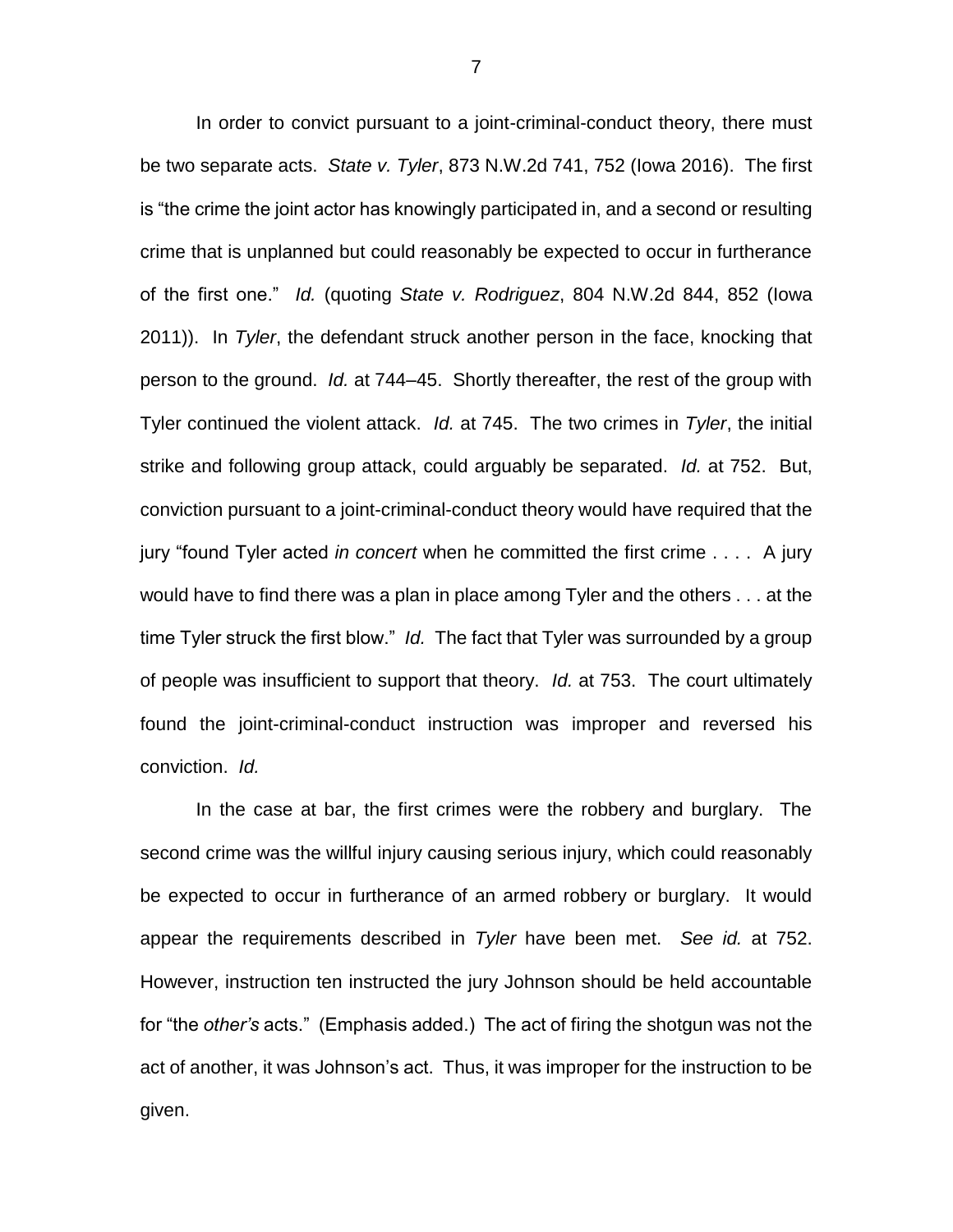Our supreme court has also held:

[T]he giving of a joint criminal conduct instruction in instances in which the alleged multiple participants are either principals or aiders and abettors in the same crime does not require reversal if there is no opportunity for the defendant to have been found guilty based on anything other than his own conduct as a principal or an aider and abettor of the crime with which he is charged.

*State v. Jackson*, 587 N.W.2d 764, 766 (Iowa 1998) (citations omitted). In this case, there was no opportunity for Johnson to have been convicted of the willful injury causing serious injury for the acts of anyone else as he was the principal, the shooter. Thus, the error in giving instruction ten to the jury is not fatal. *See Shorter*, 893 N.W.2d at 75–76; *Jackson*, 587 N.W.2d at 766.

Johnson finally argues trial counsel was ineffective in failing to object to misconduct committed by the prosecutor during closing arguments. Johnson targets the previously discussed evidence obtained pursuant to Officer Butt's traffic stop, personal opinions allegedly offered by the prosecutor, and vouching for witness credibility. Based on our prior analysis of the Officer Butt traffic stop, we maintain our finding the failure to object to the evidence, and the following failure to object to the discussion in closing arguments, was not prejudicial. As to the other alleged instances of prosecutorial misconduct, we consider them below under a separate heading.

## *2. Appellate Counsel*

Johnson, through counsel, generally argues that prior appellate counsel was ineffective on direct appeal. In this appeal, however, the briefs make only general allegations and provide no references to specific instances of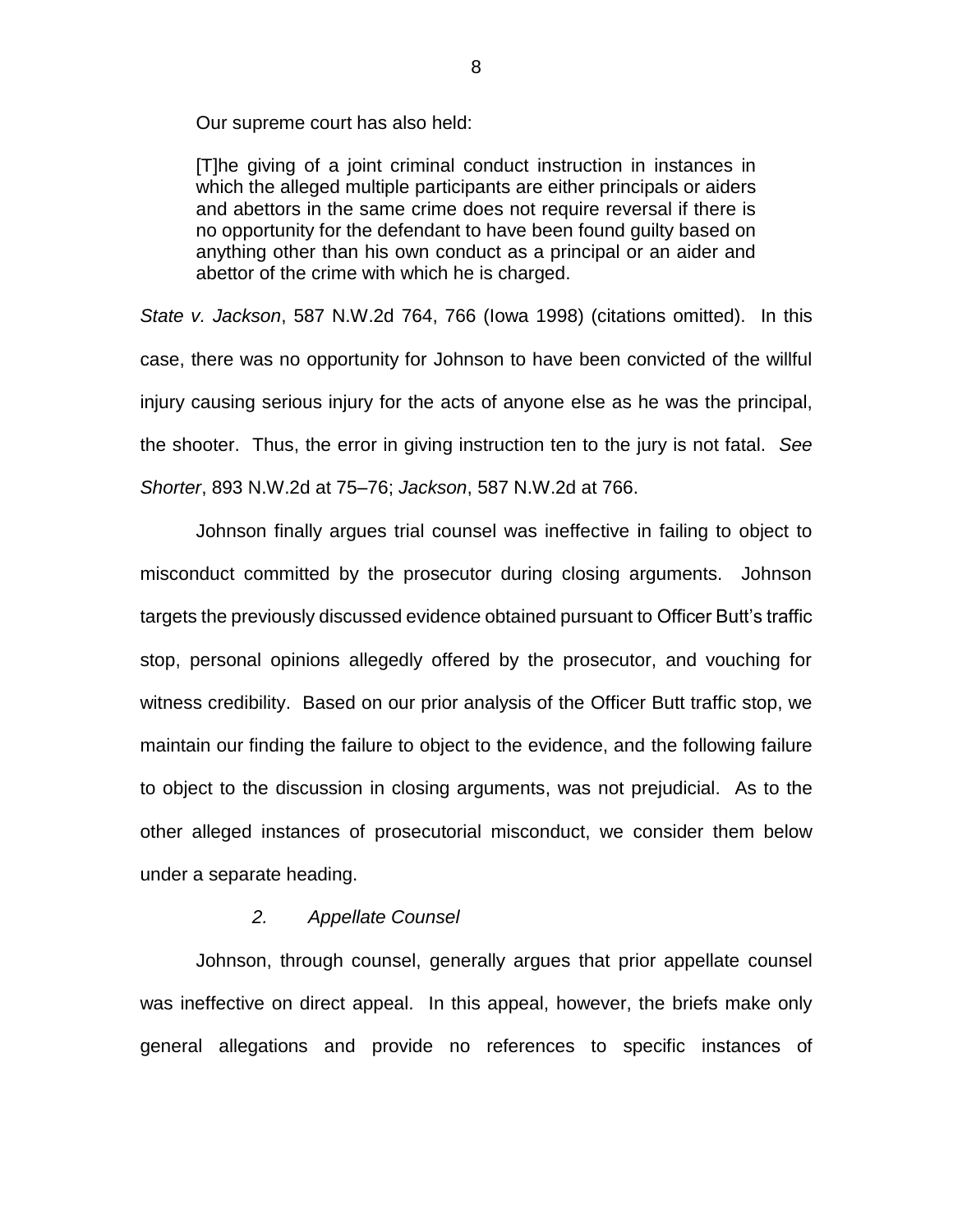ineffectiveness in the record, nor are there sufficient legal citations.<sup>4</sup> Briefs submitted on appeal must include citations to legal authority and relevant sections of the record, failure to do so may result in waiver of the issue. Iowa R. App. P. 6.903(2)(g)(3). Because of the failure to identify specific alleged errors, we deem the arguments waived.

Johnson argues pro se that both trial and prior appellate counsel were ineffective in failing to argue his speedy-trial waiver was involuntary. The State argues the waiver was voluntary and counsel, specifically appellate counsel, was not ineffective for failing to raise a meritless argument.<sup>5</sup> Because the PCR court addressed this claim in relation to only appellate counsel, we will do the same. *See Meier*, 641 N.W.2d at 537.

At the time charges were filed, Johnson was incarcerated in a federal facility in Illinois. He was appointed counsel and attempted, pro se, to seek extradition to Iowa. Johnson was transferred to the Scott County jail approximately two months later and was immediately appointed new counsel.<sup>6</sup> Newly-appointed counsel appeared with Johnson for arraignment on October 20, 2011, and demanded

 $\overline{a}$ 

<sup>&</sup>lt;sup>4</sup> Counsel made one reference to legal authority following citations to cases describing the test for ineffective assistance. Merely reminding the court of the responsibility placed on appellate attorneys to assess error is insufficient to alert the court of the errors to be addressed on appeal. *See* Iowa R. App. P.  $6.903(2)(q)(3)$ .

<sup>&</sup>lt;sup>5</sup> Johnson also argues trial and appellate counsel were ineffective in neglecting him and appellate counsel was ineffective in failing to file for rehearing with this court or further review with our supreme court. Neither issue was ruled on by the PCR court. Thus, we deem them waived. *See Meier*, 641 N.W.2d at 537.

<sup>&</sup>lt;sup>6</sup> Prior counsel, appointed following withdrawal of the public defender, alleged she was never notified of the appointment. The PCR court credited Johnson's testimony that he attempted to contact prior counsel while in Illinois but also found a "reasonable assumption" counsel did not reply based on her testimony she was never notified of the appointment.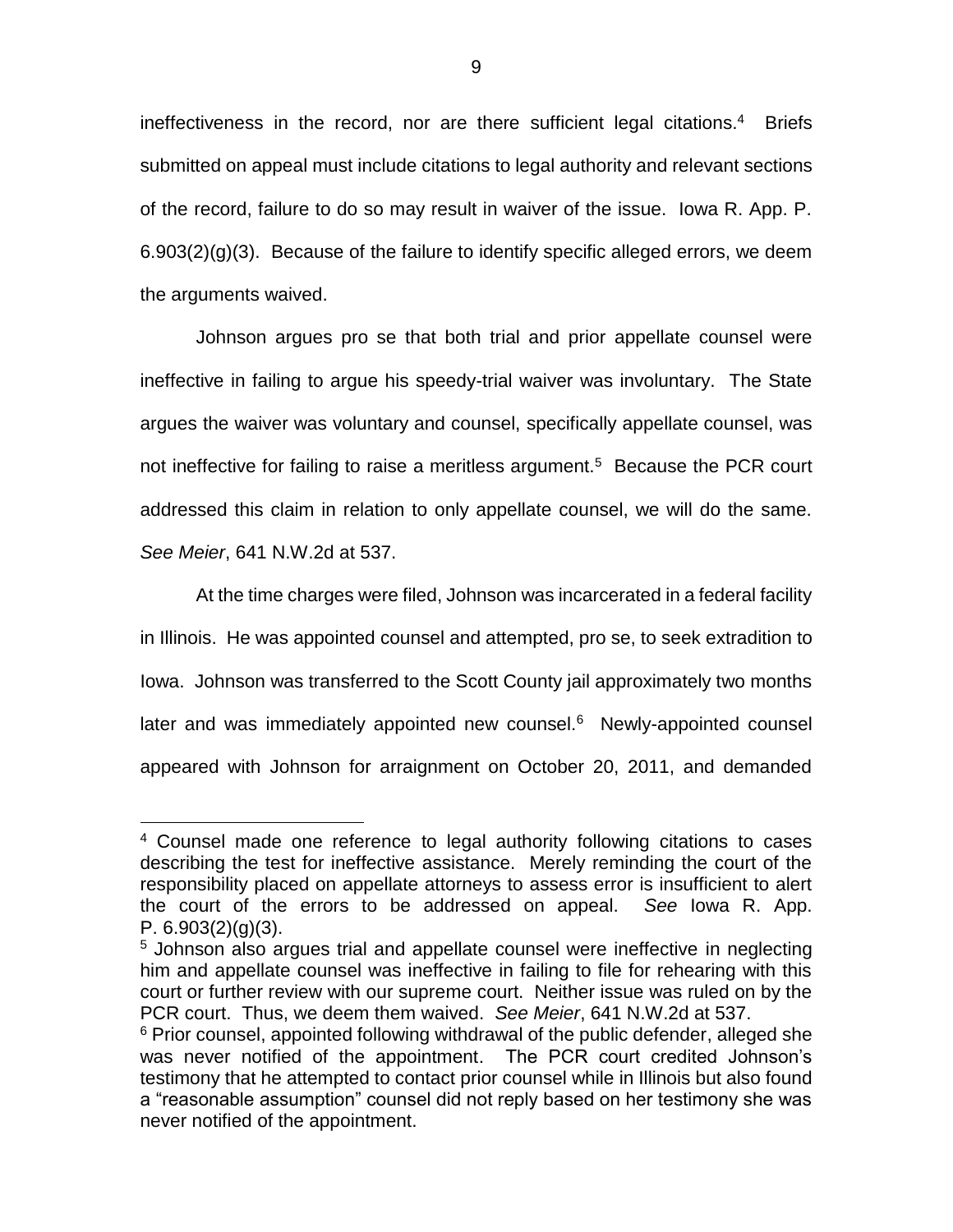speedy trial, which would expire on November 7. Trial was set for that date. Johnson expressed frustration with the newly-appointed counsel early in their relationship. Johnson filed, pro se, a motion to dismiss on October 26, alleging he had less than a month to prepare for trial. The motion was scheduled for hearing on November 28. Counsel informed Johnson he was prepared for trial on November 7 and would argue the motion to dismiss as a pretrial motion, but Johnson could waive his right to speedy trial to have more time to prepare and secure new counsel. Johnson waived speedy trial and sought new counsel, successfully asking for a specific attorney.

The PCR court found Johnson voluntarily waived speedy trial, noting his tactical purpose. Johnson wanted new counsel to appear with him at trial. Testimony at the PCR trial indicates counsel advised Johnson of the rights implicated in waiving speedy trial, discussed the disadvantage of having little time to prepare for trial, but also that counsel was in fact prepared for trial. The PCR court found counsel was prepared for trial within the speedy-trial deadline. Based on these facts, we cannot say counsel breached an essential duty in failing to argue the speedy-trial waiver was involuntary on appeal. *See Clay*, 824 N.W.2d at 495. Thus, appellate counsel was not ineffective in this respect. *See id.*

## *3. PCR Counsel*

Johnson argues his first and second PCR counsel were ineffective in failing to adequately develop a record. Johnson also claims second PCR counsel was ineffective based on a finding of the Board that counsel "should be admonished." Johnson argues third PCR counsel was ineffective in failing to take depositions.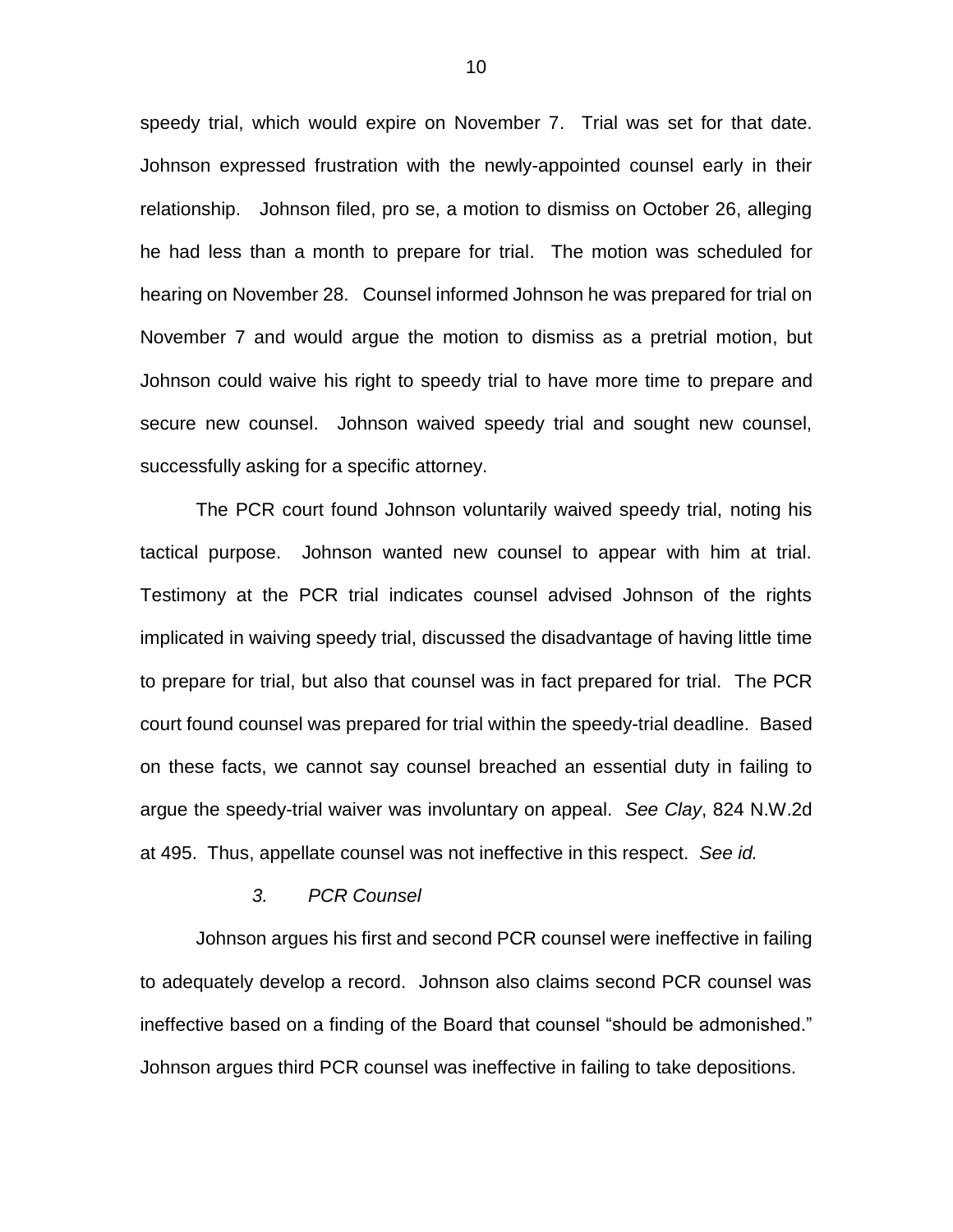Claims that counsel did not adequately create a record are broad and fail to identify any specific error. Our supreme court has found "appeal of an equity case does not entitle an appellant to a *trial* de novo, only *review* of identified error de novo." *Hyler v. Garner*, 548 N.W.2d 864, 870 (Iowa 1996). We find the same principle is applicable here. Because specific factual and legal conclusions have not been identified for our review, we cannot address the claim that first and second PCR counsel failed to create an adequate record.

Johnson appears to claim he is automatically entitled to relief based on the Board's finding second PCR counsel violated duties owed to clients. Johnson's claim is based on a letter from the Board following a complaint he filed. However, the two-pronged test used by Iowa courts to examine claims of ineffective assistance provides otherwise. *See Clay*, 824 N.W.2d at 495. Even if the Board's findings are dispositive of breach, Johnson must still prove prejudice. *See id.*

The Board's letter states second PCR counsel engaged in conduct which violated rules regarding diligence, communication, safekeeping property, disregarding a court order, and conduct prejudicial to the administration of justice. From the record, we can see second PCR counsel violated a court order directing counsel to file an appearance and schedule Johnson's trial, failed to maintain communication with Johnson, and failed to appear for a hearing as directed by the court. It is apparent second PCR counsel breached duties owed to Johnson. However, second PCR counsel was removed before trial took place. Although second PCR counsel's behavior was inappropriate, it does not give this court any reason to question the outcome of the PCR trial. *See id.* at 496.

11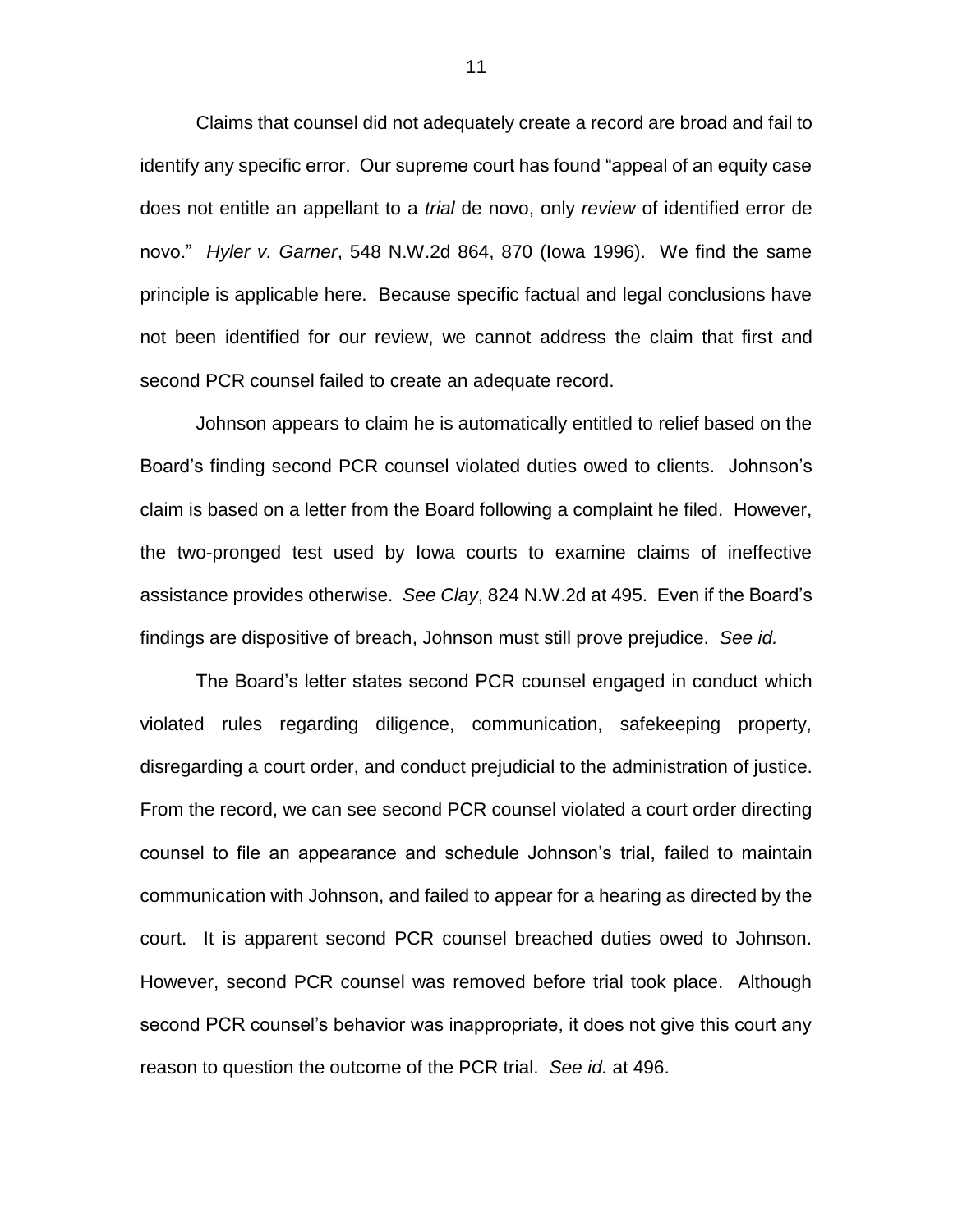Johnson also alleges third PCR counsel was ineffective in failing to take depositions prior to trial. Johnson argues this resulted in counsel asking "basic background questions" at trial, leaving gaps in testimony that should have been further developed. The record shows third PCR counsel moved to continue trial in order to take depositions in August 2016, successfully applied for state funds to take depositions in March 2017, and unsuccessfully moved for permission to withdraw in February 2018. Trial was set for April.<sup>7</sup> In the order denying the motion, the court said counsel had a "good grasp" of the issues and noted counsel's acknowledgement that depositions still needed to be taken. Depositions never were, in fact, completed. But, the statement of issues filed prior to trial and PCR trial transcript confirm that counsel understood the issues, developed arguments, and thoroughly examined witnesses. On this record, we cannot say the failure to do so has resulted in a breach of duty. *See id.* at 495. Because we find third PCR counsel did not breach a duty, we do not find counsel ineffective. *See id.*

#### B. Prosecutorial Misconduct

Johnson alleges the prosecutor improperly suppressed police documents, submitted jury instruction ten on joint criminal conduct, and vouched for the credibility of witnesses. We will also address the personal-opinion argument raised above. The State argues error has not been preserved on any prosecutorialmisconduct claim, insisting they are barred by statute. As to the personal-opinion argument, the State insists no misconduct occurred.

 $\overline{a}$ 

<sup>&</sup>lt;sup>7</sup> Trial was continued to May due to a court conflict.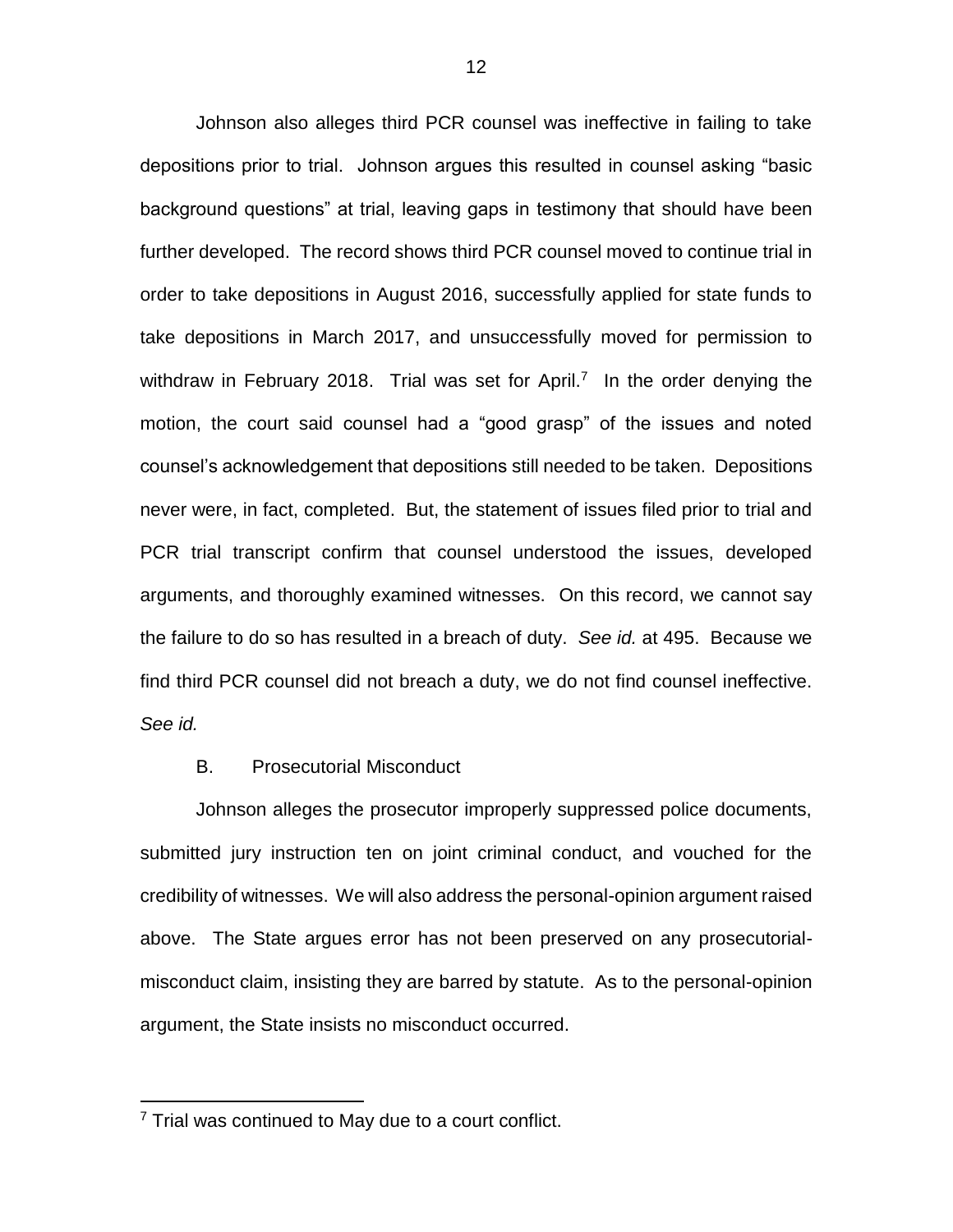In general, to preserve an issue for appeal it must be raised before and decided by the district court. *Meier*, 641 N.W.2d at 537. A similar procedure extends to PCR proceedings.

All grounds for relief available to an applicant . . . must be raised in the applicant's original, supplemental or amended application Any ground finally adjudicated or not raised, or knowingly, voluntarily, and intelligently waived in the proceeding that resulted in the conviction or sentence, or in any other proceeding the applicant has taken to secure relief, may not be the basis for a subsequent application, unless the court finds a ground for relief asserted which for sufficient reason was not asserted or was inadequately raised in the original, supplemental, or amended application.

Iowa Code § 822.8 (2013). Our supreme court has "long held [PCR] is not a means for relitigating claims that were or should have been properly presented on direct appeal." *Osborn v. State*, 573 N.W.2d 917, 921 (Iowa 1998) (citations omitted). In order to raise prosecutorial-misconduct claims as a part of PCR proceedings that were not raised on direct appeal a claimant must show "sufficient reason" or "cause" for not doing so. *Id.* A claimant must also show actual prejudice resulted.

*Gordon v. State*, 480 N.W.2d 265, 267 (Iowa Ct. App. 1991).

 $\overline{a}$ 

In this case, no argument for sufficient cause was presented. Johnson's brief addresses only the merits of the claims. The PCR court addressed evidence outside the minutes of evidence solely through ineffective-assistance claims.<sup>8</sup> The PCR court addressed the vouching claim, albeit briefly, finding no misconduct occurred. Because no sufficient cause or prejudice has been shown, we cannot reach the merits. *See Osborn*, 573 N.W.2d at 921; *Gordon*, 480 N.W.2d at 267.

<sup>&</sup>lt;sup>8</sup> The district court did not address the admission of Officer Butt's traffic-stop evidence or submission of jury instruction ten through a prosecutorial-misconduct theory. Because those arguments were not raised and ruled on, we deem them waived. *Meier*, 641 N.W.2d at 537.